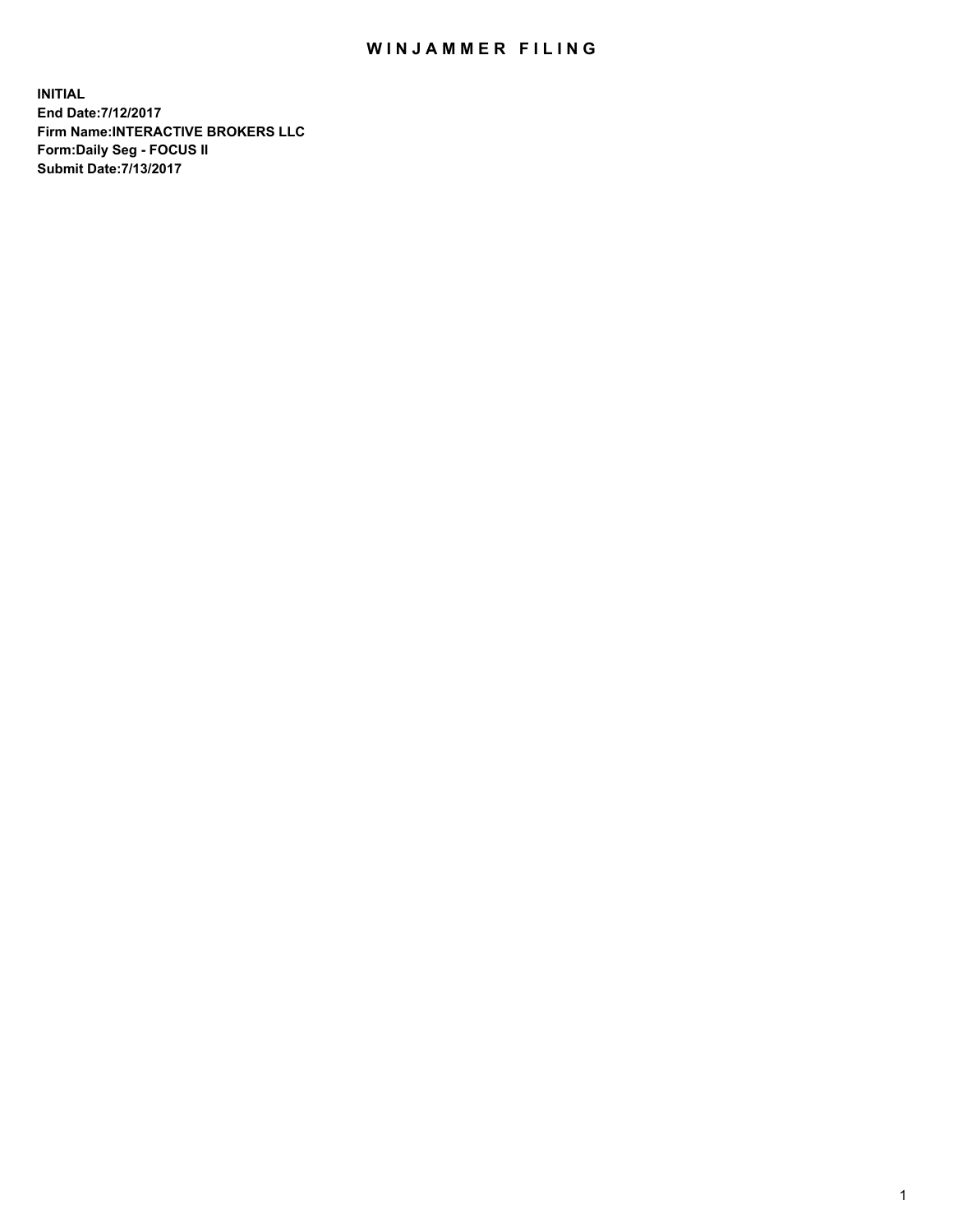## **INITIAL End Date:7/12/2017 Firm Name:INTERACTIVE BROKERS LLC Form:Daily Seg - FOCUS II Submit Date:7/13/2017 Daily Segregation - Cover Page**

| Name of Company<br><b>Contact Name</b><br><b>Contact Phone Number</b><br><b>Contact Email Address</b>                                                                                                                                                                                                                          | <b>INTERACTIVE BROKERS LLC</b><br>James Menicucci<br>203-618-8085<br>jmenicucci@interactivebrokers.c<br>om |
|--------------------------------------------------------------------------------------------------------------------------------------------------------------------------------------------------------------------------------------------------------------------------------------------------------------------------------|------------------------------------------------------------------------------------------------------------|
| FCM's Customer Segregated Funds Residual Interest Target (choose one):<br>a. Minimum dollar amount: ; or<br>b. Minimum percentage of customer segregated funds required:%; or<br>c. Dollar amount range between: and; or<br>d. Percentage range of customer segregated funds required between:% and%.                          | $\overline{\mathbf{0}}$<br>0<br>155,000,000 245,000,000<br>0 <sub>0</sub>                                  |
| FCM's Customer Secured Amount Funds Residual Interest Target (choose one):<br>a. Minimum dollar amount: ; or<br>b. Minimum percentage of customer secured funds required:%; or<br>c. Dollar amount range between: and; or<br>d. Percentage range of customer secured funds required between:% and%.                            | $\overline{\mathbf{0}}$<br>$\overline{\mathbf{0}}$<br>80,000,000 120,000,000<br>00                         |
| FCM's Cleared Swaps Customer Collateral Residual Interest Target (choose one):<br>a. Minimum dollar amount: ; or<br>b. Minimum percentage of cleared swaps customer collateral required:% ; or<br>c. Dollar amount range between: and; or<br>d. Percentage range of cleared swaps customer collateral required between:% and%. | $\overline{\mathbf{0}}$<br>$\overline{\mathbf{0}}$<br>0 <sub>0</sub><br><u>00</u>                          |

Attach supporting documents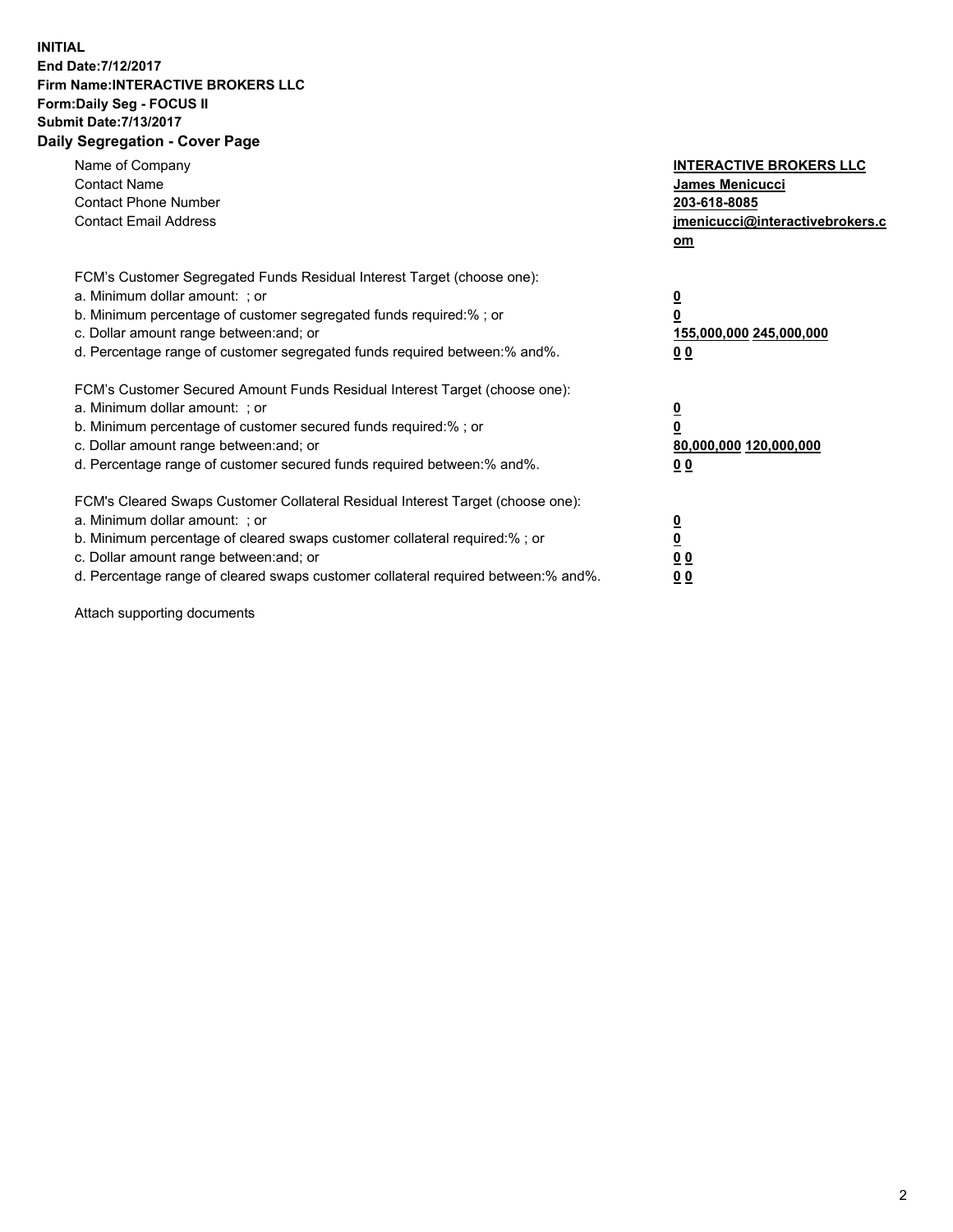## **INITIAL End Date:7/12/2017 Firm Name:INTERACTIVE BROKERS LLC Form:Daily Seg - FOCUS II Submit Date:7/13/2017 Daily Segregation - Secured Amounts**

|     | Daily Segregation - Secured Amounts                                                         |                                  |
|-----|---------------------------------------------------------------------------------------------|----------------------------------|
|     | Foreign Futures and Foreign Options Secured Amounts                                         |                                  |
|     | Amount required to be set aside pursuant to law, rule or regulation of a foreign            | $0$ [7305]                       |
|     | government or a rule of a self-regulatory organization authorized thereunder                |                                  |
| 1.  | Net ledger balance - Foreign Futures and Foreign Option Trading - All Customers             |                                  |
|     | A. Cash                                                                                     | 347,185,011 [7315]               |
|     | B. Securities (at market)                                                                   | $0$ [7317]                       |
| 2.  | Net unrealized profit (loss) in open futures contracts traded on a foreign board of trade   | 17,508,333 [7325]                |
| 3.  |                                                                                             |                                  |
|     | Exchange traded options                                                                     |                                  |
|     | a. Market value of open option contracts purchased on a foreign board of trade              | 42,475 [7335]                    |
|     | b. Market value of open contracts granted (sold) on a foreign board of trade                | -21,241 [7337]                   |
| 4.  | Net equity (deficit) (add lines 1. 2. and 3.)                                               | 364,714,578 [7345]               |
| 5.  | Account liquidating to a deficit and account with a debit balances - gross amount           | $6,019$ [7351]                   |
|     | Less: amount offset by customer owned securities                                            | 0 [7352] 6,019 [7354]            |
| 6.  | Amount required to be set aside as the secured amount - Net Liquidating Equity              | 364,720,597 [7355]               |
|     | Method (add lines 4 and 5)                                                                  |                                  |
| 7.  | Greater of amount required to be set aside pursuant to foreign jurisdiction (above) or line | 364,720,597 [7360]               |
|     | 6.                                                                                          |                                  |
|     | FUNDS DEPOSITED IN SEPARATE REGULATION 30.7 ACCOUNTS                                        |                                  |
| 1.  | Cash in banks                                                                               |                                  |
|     | A. Banks located in the United States                                                       | 67,762,603 [7500]                |
|     | B. Other banks qualified under Regulation 30.7                                              | 0 [7520] 67,762,603 [7530]       |
| 2.  | Securities                                                                                  |                                  |
|     | A. In safekeeping with banks located in the United States                                   | 343,683,180 [7540]               |
|     | B. In safekeeping with other banks qualified under Regulation 30.7                          | 0 [7560] 343,683,180 [7570]      |
| 3.  | Equities with registered futures commission merchants                                       |                                  |
|     | A. Cash                                                                                     | $0$ [7580]                       |
|     | <b>B.</b> Securities                                                                        | $0$ [7590]                       |
|     | C. Unrealized gain (loss) on open futures contracts                                         | $0$ [7600]                       |
|     | D. Value of long option contracts                                                           | $0$ [7610]                       |
|     | E. Value of short option contracts                                                          | 0 [7615] 0 [7620]                |
| 4.  | Amounts held by clearing organizations of foreign boards of trade                           |                                  |
|     | A. Cash                                                                                     | $0$ [7640]                       |
|     | <b>B.</b> Securities                                                                        | $0$ [7650]                       |
|     | C. Amount due to (from) clearing organization - daily variation                             | $0$ [7660]                       |
|     | D. Value of long option contracts                                                           | $0$ [7670]                       |
|     | E. Value of short option contracts                                                          | 0 [7675] 0 [7680]                |
| 5.  | Amounts held by members of foreign boards of trade                                          |                                  |
|     | A. Cash                                                                                     |                                  |
|     | <b>B.</b> Securities                                                                        | 72,835,147 [7700]                |
|     |                                                                                             | $0$ [7710]                       |
|     | C. Unrealized gain (loss) on open futures contracts                                         | 9,343,159 [7720]                 |
|     | D. Value of long option contracts                                                           | 42,475 [7730]                    |
|     | E. Value of short option contracts                                                          | -21,241 [7735] 82,199,540 [7740] |
| 6.  | Amounts with other depositories designated by a foreign board of trade                      | 0 [7760]                         |
| 7.  | Segregated funds on hand                                                                    | $0$ [7765]                       |
| 8.  | Total funds in separate section 30.7 accounts                                               | 493,645,323 [7770]               |
| 9.  | Excess (deficiency) Set Aside for Secured Amount (subtract line 7 Secured Statement         | 128,924,726 [7380]               |
|     | Page 1 from Line 8)                                                                         |                                  |
| 10. | Management Target Amount for Excess funds in separate section 30.7 accounts                 | 80,000,000 [7780]                |
| 11. | Excess (deficiency) funds in separate 30.7 accounts over (under) Management Target          | 48,924,726 [7785]                |
|     |                                                                                             |                                  |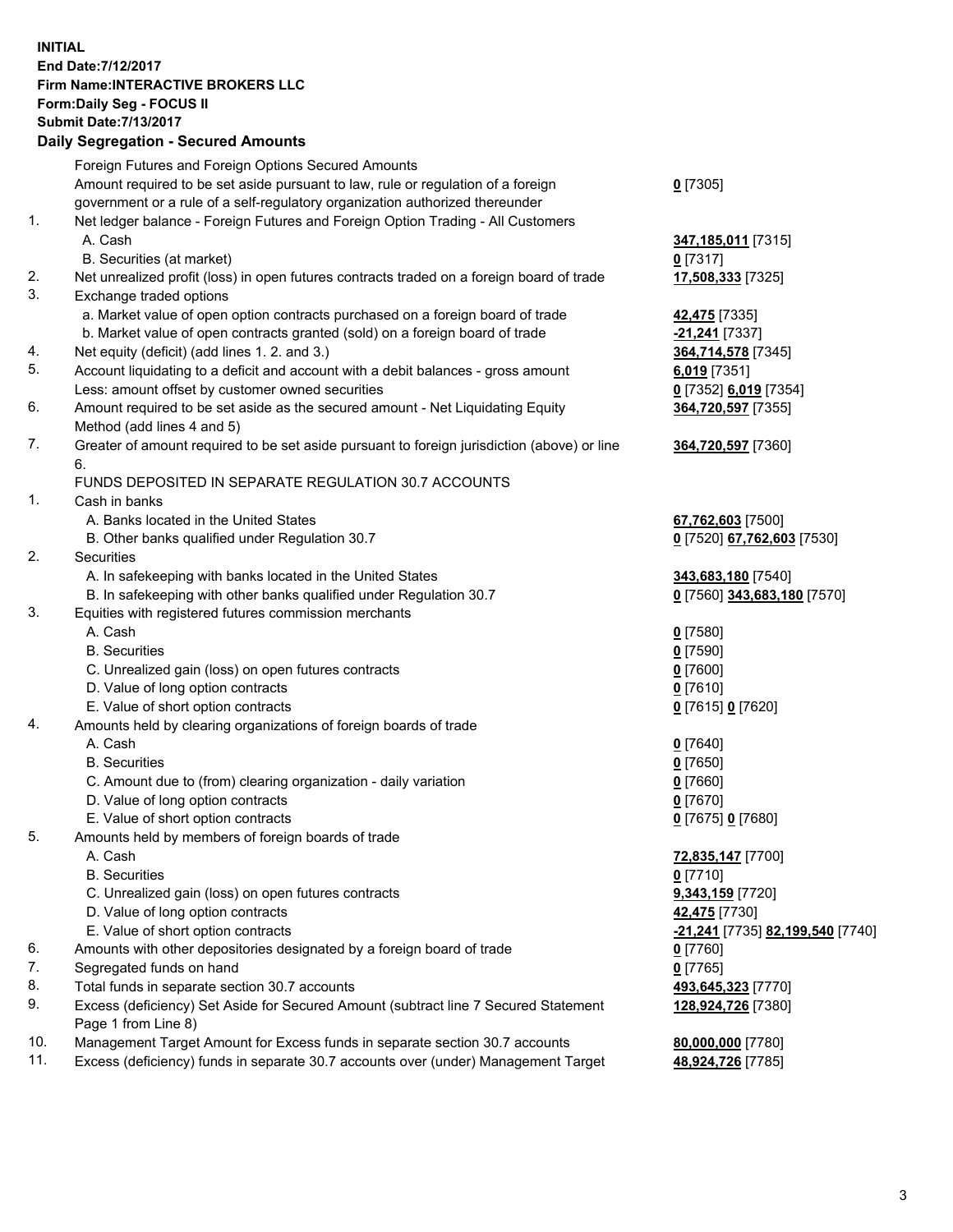**INITIAL End Date:7/12/2017 Firm Name:INTERACTIVE BROKERS LLC Form:Daily Seg - FOCUS II Submit Date:7/13/2017 Daily Segregation - Segregation Statement** SEGREGATION REQUIREMENTS(Section 4d(2) of the CEAct) 1. Net ledger balance A. Cash **4,276,297,469** [7010] B. Securities (at market) **0** [7020] 2. Net unrealized profit (loss) in open futures contracts traded on a contract market **-75,230,127** [7030] 3. Exchange traded options A. Add market value of open option contracts purchased on a contract market **217,725,711** [7032] B. Deduct market value of open option contracts granted (sold) on a contract market **-321,204,838** [7033] 4. Net equity (deficit) (add lines 1, 2 and 3) **4,097,588,215** [7040] 5. Accounts liquidating to a deficit and accounts with debit balances - gross amount **209,723** [7045] Less: amount offset by customer securities **0** [7047] **209,723** [7050] 6. Amount required to be segregated (add lines 4 and 5) **4,097,797,938** [7060] FUNDS IN SEGREGATED ACCOUNTS 7. Deposited in segregated funds bank accounts A. Cash **726,789,857** [7070] B. Securities representing investments of customers' funds (at market) **2,415,670,940** [7080] C. Securities held for particular customers or option customers in lieu of cash (at market) **0** [7090] 8. Margins on deposit with derivatives clearing organizations of contract markets A. Cash **519,102,231** [7100] B. Securities representing investments of customers' funds (at market) **742,759,021** [7110] C. Securities held for particular customers or option customers in lieu of cash (at market) **0** [7120] 9. Net settlement from (to) derivatives clearing organizations of contract markets **-4,113,899** [7130] 10. Exchange traded options A. Value of open long option contracts **217,719,600** [7132] B. Value of open short option contracts **-321,189,028** [7133] 11. Net equities with other FCMs A. Net liquidating equity **0** [7140] B. Securities representing investments of customers' funds (at market) **0** [7160] C. Securities held for particular customers or option customers in lieu of cash (at market) **0** [7170] 12. Segregated funds on hand **0** [7150] 13. Total amount in segregation (add lines 7 through 12) **4,296,738,722** [7180] 14. Excess (deficiency) funds in segregation (subtract line 6 from line 13) **198,940,784** [7190] 15. Management Target Amount for Excess funds in segregation **155,000,000** [7194]

16. Excess (deficiency) funds in segregation over (under) Management Target Amount Excess

**43,940,784** [7198]